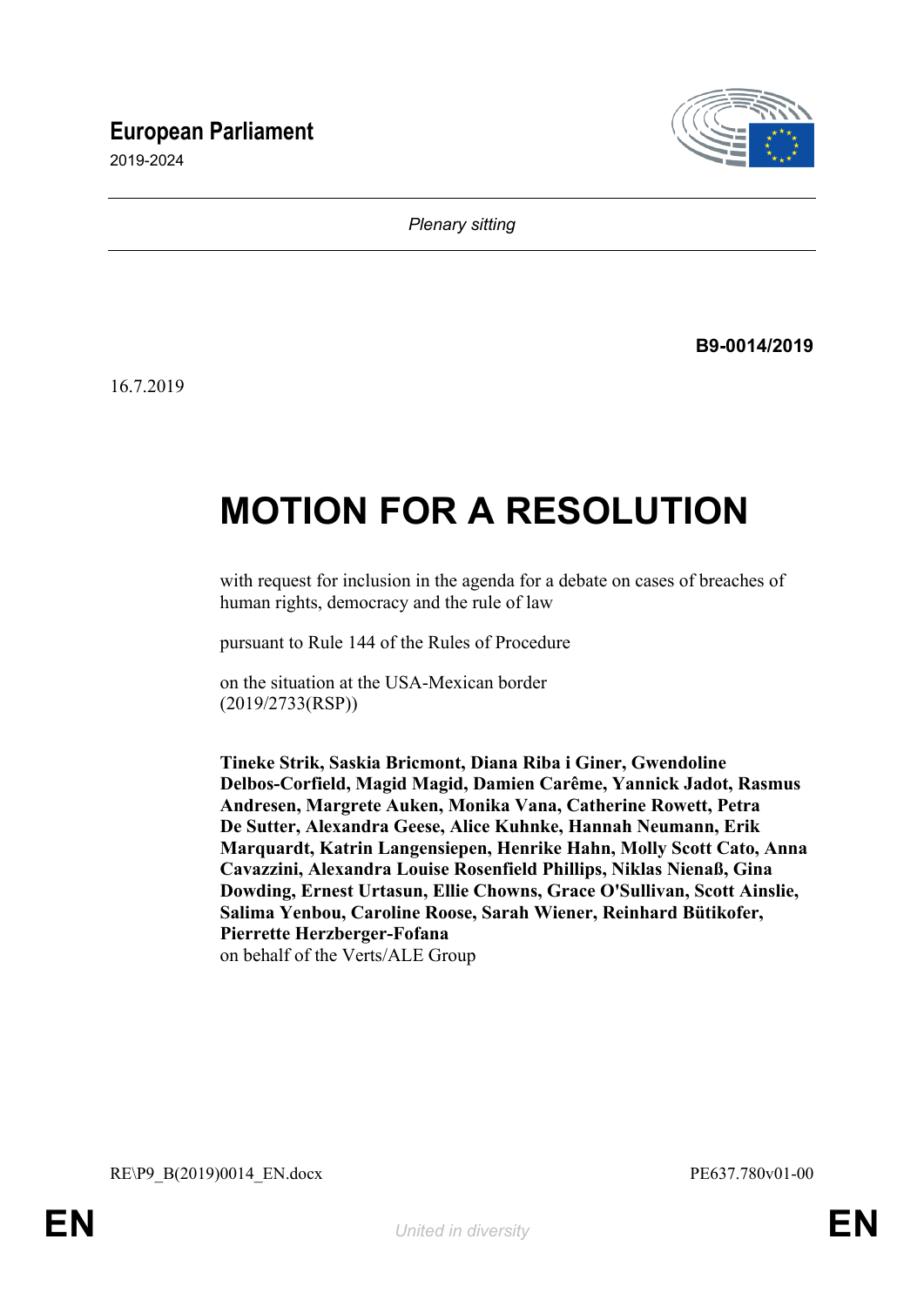#### **B9-0014/2019**

## **European Parliament resolution on the situation at the USA-Mexican border (2019/2733(RSP))**

### *The European Parliament*,

- having regard to the 1948 Universal Declaration of Human Rights,

- having regard to the 1966 International Covenant on Civil and Political Rights,

- having regard to the 1989 Convention on the Rights of the Child,

- having regard to the United States-Mexico Declaration of Principles on Economic Development and Cooperation in Southern Mexico and Central America of 18 December 2018,

- having regard to the statement by the acting Secretary Kevin K. McAleenan of the Department of Homeland Security of 9 July 2019,

- having regard to Rule 144 of its Rules of Procedure;

A. whereas the US administration has made curbing illegal immigration, securing its border with Mexico and fighting crime central themes of its policy;

B. whereas the number of enforcement actions along the southwest border of the United States (US) has fallen by 28 percent in June 2019, largely due to Mexico's successful crackdown on Central American migration through the deployment of national guards and federal police at its northern and southern borders;

C. Whereas the reduction in apprehensions accounts for decreases across all demographics, including unaccompanied minors, family units and single adults, as well as decreases in immigrants from all Northern Triangle countries;

D. whereas reports have described humanitarian conditions at the US-Mexican border, including migrants deaths, poor detention conditions and neglected child detainees being held in reportedly less than optimal conditions; whereas a new detention center for teens was opened in Carrizo Springs, Texas, at the beginning of July 2019 and which has been described in media reports as "clean and bright", providing the children with easy access to various services and hygiene products;

E. whereas the number of children in Customs and Border Protection has fallen from more than 2,500 in early June 2019 to fewer than 350 at the beginning of July 2019, according to the Department of Homeland Security (DHS); whereas the separation of migrant families was officially halted in June 2018;

F. whereas the DHS has been taking a 'whole government' approach to confront the ongoing crisis and fulfill its humanitarian and security obligations, which include combating human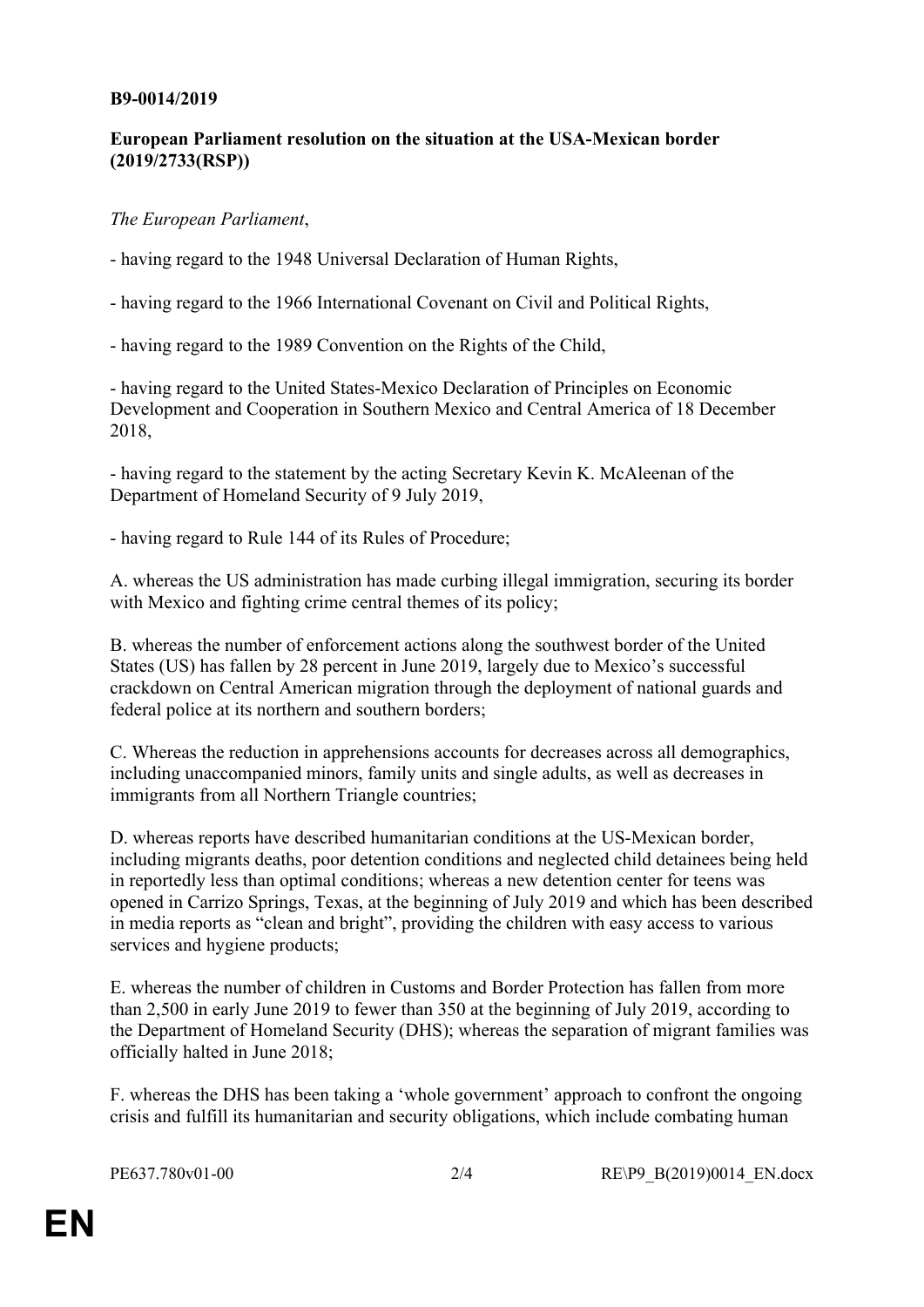trafficking and the smuggling of illegal goods and helping to limit 'push' factors that encourage dangerous irregular migration into the US;

G. whereas the US is working with the Government of Mexico to expand Migrant Protection Protocols to allow the US to more effectively assist legitimate asylum-seekers and individuals fleeing persecution and deter migrants with false or meritless claims from making the journey;

H. whereas the US is by far the largest donor to the UN Refugee Agency (UNHCR) and has committed itself to continuing discussions on global humanitarian needs and priorities with the UNHCR, International Organization for Migration (IOM) and other partners in order to assist vulnerable people;

I. whereas the US provides the UNHCR with additional funding to help meet the growing needs of an increasing number of asylum seekers, including supporting efforts to build the capacity of States to identify and process asylum seekers, facilitate voluntary repatriations, and ensure general protection for vulnerable populations, thereby allowing those seeking protection to find it as close to home as possible, rather than continuing dangerous journeys;

J. whereas the US continues to provide funding to the IOM to complement efforts of Central American governments to promote well-managed, legal forms of migration through numerous immigration capacity building programs, as well as support for the return of their citizens who no longer wish to remain in Mexico or other Northern Triangle countries they are transiting;

K. whereas the House of Representatives passed a \$4.6 billion aid package to address the situation on the US-Mexico border on 27 June 2019;

L. whereas migration policies, the protection of borders and security are national sovereignty issues, which includes the sovereign right to decide who to allow entry and grant protection within their borders;

M. whereas the US has a vibrant political system, a strong rule-of-law tradition and a wide array of civil liberties;

N. whereas the EU-US partnership is based on strong political, cultural, economic and historic links, on shared values such as freedom, democracy, promoting peace and stability, human rights and the rule of law; whereas strong EU-US relations are crucial to building a more democratic, secure and prosperous world;

1. Welcomes the House of Representatives' passage of the \$4.6 billion bipartisan Humanitarian Aid Bill for the Southern Border to address the situation on the USA-Mexico border;

2. Commends the US administration for its commitment to the UNHCR and the IOM to promote well-managed, legal forms of migration, in cooperation with third countries; believes that policies to protect the welfare of minors are essential;

3. Instructs its President to forward this resolution to the Council, the Commission, the EEAS,

[RE\P9\\_B\(2019\)0014\\_EN.docx](#page-0-1) 3/4 [PE637.780v01-00](#page-0-0)